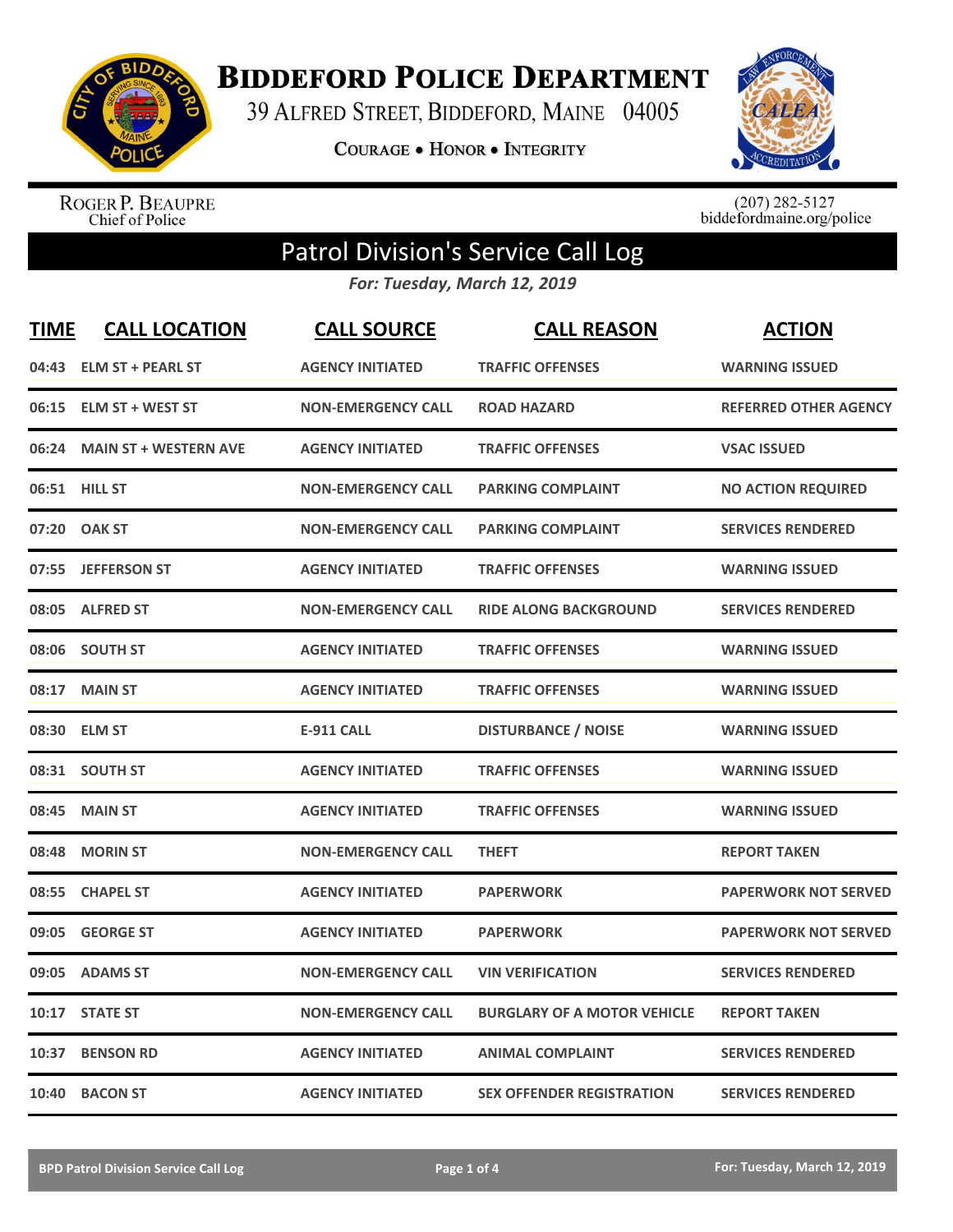| <b>TIME</b> | <b>CALL LOCATION</b>                                  | <b>CALL SOURCE</b>        | <b>CALL REASON</b>               | <b>ACTION</b>            |
|-------------|-------------------------------------------------------|---------------------------|----------------------------------|--------------------------|
|             | 10:56 ALFRED ST                                       | <b>OTHER</b>              | ASSIGN AR                        | <b>REPORT TAKEN</b>      |
|             | <b>10:56 MAIN ST</b>                                  | <b>NON-EMERGENCY CALL</b> | <b>SUSPICION</b>                 | <b>SERVICES RENDERED</b> |
|             | 11:11 POMERLEAU ST                                    | <b>E-911 CALL</b>         | 911 MISUSE                       | <b>FALSE ALARM</b>       |
|             | 11:24 EDWARDS AVE                                     | <b>NON-EMERGENCY CALL</b> | <b>THEFT</b>                     | <b>REPORT TAKEN</b>      |
|             | 11:32 ALFRED ST                                       | <b>NON-EMERGENCY CALL</b> | <b>COURT ORDERED CHECK IN</b>    | <b>SERVICES RENDERED</b> |
|             | 12:45 MAPLEWOOD AVE                                   | <b>NON-EMERGENCY CALL</b> | <b>PASS STOPPED SCHOOL BUS</b>   | <b>SERVICES RENDERED</b> |
|             | 13:01 POOL ST + PARKSIDE DR                           | <b>AGENCY INITIATED</b>   | <b>ANIMAL COMPLAINT</b>          | <b>SERVICES RENDERED</b> |
|             | 13:34 HILL ST                                         | <b>NON-EMERGENCY CALL</b> | <b>CIVIL COMPLAINT</b>           | <b>SERVICES RENDERED</b> |
|             | 13:43 ALFRED ST                                       | <b>NON-EMERGENCY CALL</b> | <b>DRUG BOX</b>                  | <b>SERVICES RENDERED</b> |
|             | 14:16 ALFRED ST + MEDICAL CENTER D NON-EMERGENCY CALL |                           | <b>DISABLED VEHICLE</b>          | <b>VEHICLE TOWED</b>     |
|             | <b>15:15 MAIN ST</b>                                  | <b>E-911 CALL</b>         | <b>DISTURBANCE / NOISE</b>       | <b>REPORT TAKEN</b>      |
|             | 15:25 HILL ST                                         | <b>AGENCY INITIATED</b>   | <b>ANIMAL COMPLAINT</b>          | <b>SERVICES RENDERED</b> |
|             | 15:32 ALFRED ST                                       | <b>NON-EMERGENCY CALL</b> | <b>INSPECTION</b>                | <b>SERVICES RENDERED</b> |
| 15:38       | <b>MAY ST + TAYLOR ST</b>                             | <b>AGENCY INITIATED</b>   | <b>TRAFFIC OFFENSES</b>          | <b>WARNING ISSUED</b>    |
| 15:49       | <b>ALFRED ST</b>                                      | <b>E-911 CALL</b>         | 911 MISUSE                       | <b>WARNING ISSUED</b>    |
|             | 16:05 WEST ST + GRANITE ST                            | <b>AGENCY INITIATED</b>   | <b>TRAFFIC OFFENSES</b>          | <b>WARNING ISSUED</b>    |
|             | 16:09 GRANITE ST                                      | <b>AGENCY INITIATED</b>   | <b>TRAFFIC OFFENSES</b>          | <b>WARNING ISSUED</b>    |
|             | 16:13 RIVER RD + MURCH RD                             | <b>AGENCY INITIATED</b>   | <b>TRAFFIC OFFENSES</b>          | <b>WARNING ISSUED</b>    |
|             | <b>16:42 MAIN ST</b>                                  | <b>WALK-IN AT STATION</b> | <b>SUSPICION</b>                 | <b>SERVICES RENDERED</b> |
|             | 17:05 MAPLEWOOD AVE                                   | <b>OTHER</b>              | <b>PASS STOPPED SCHOOL BUS</b>   | <b>SERVICES RENDERED</b> |
|             | 17:05 PROSPECT ST                                     | <b>NON-EMERGENCY CALL</b> | <b>CHECK WELFARE</b>             | <b>SERVICES RENDERED</b> |
|             | 17:17 SOUTH ST + QUIMBY ST                            | <b>NON-EMERGENCY CALL</b> | <b>ARTICLES LOST/FOUND</b>       | <b>ITEM REMOVED</b>      |
|             | 17:21 HAZEL ST                                        | E-911 CALL                | 911 MISUSE                       | <b>WARNING ISSUED</b>    |
|             | 17:34 ALFRED ST                                       | <b>NON-EMERGENCY CALL</b> | <b>RECOVERED STOLEN PROPERTY</b> | <b>SERVICES RENDERED</b> |
|             | 17:37 FOSS ST                                         | <b>NON-EMERGENCY CALL</b> | <b>ANIMAL COMPLAINT</b>          | <b>SERVICES RENDERED</b> |
|             | 17:44 ELM ST                                          | <b>NON-EMERGENCY CALL</b> | <b>CHECK WELFARE</b>             | <b>UNABLE TO LOCATE</b>  |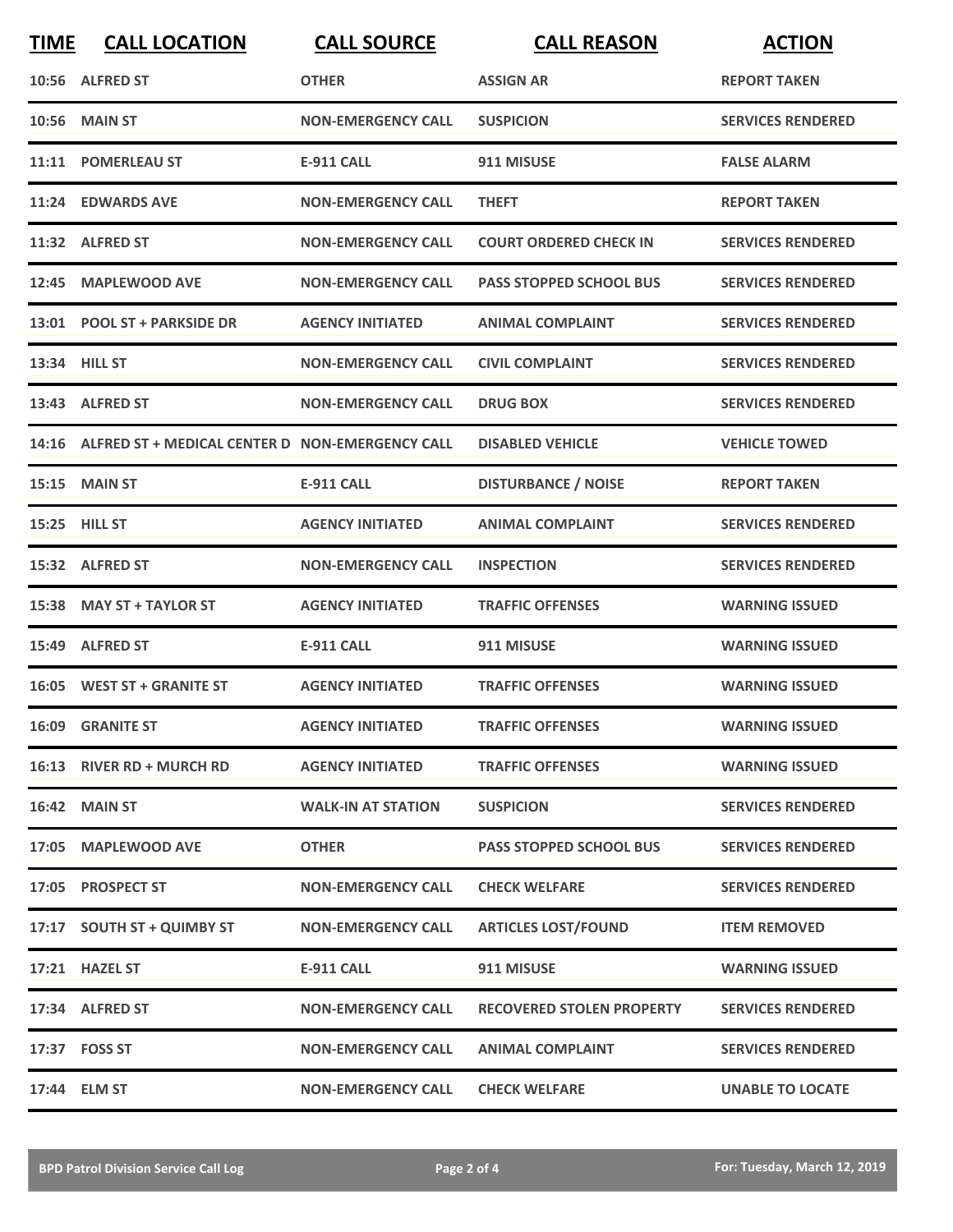| <u>TIME</u> | <b>CALL LOCATION</b>                                                                                                                                                                                                                                                                                             | <b>CALL SOURCE</b>        | <b>CALL REASON</b>                | <b>ACTION</b>             |  |  |  |
|-------------|------------------------------------------------------------------------------------------------------------------------------------------------------------------------------------------------------------------------------------------------------------------------------------------------------------------|---------------------------|-----------------------------------|---------------------------|--|--|--|
|             | 17:45 HILL ST                                                                                                                                                                                                                                                                                                    | <b>WALK-IN AT STATION</b> | <b>SUSPICIOUS MAIL</b>            | <b>REPORT TAKEN</b>       |  |  |  |
|             | 17:56 SUMMER ST                                                                                                                                                                                                                                                                                                  | <b>AGENCY INITIATED</b>   | PRO-ACTIVE DV RESPONSE TEAM       | <b>NEGATIVE CONTACT</b>   |  |  |  |
| 18:05       | <b>ARREST(S) MADE</b><br><b>HARDING ST</b><br><b>NON-EMERGENCY CALL</b><br><b>PROBATION HOLD</b><br>OFFENDER: RYAN JAMES MCKEE  AGE: 31  RESIDENT OF: BIDDEFORD, ME<br><b>CHARGE: PROBATION HOLD</b><br>CHARGE: THEFT BY UNAUTHORIZED TAKING OR TRANSFER<br><b>CHARGE: UNLAWFUL POSSESSION OF SCHEDULED DRUG</b> |                           |                                   |                           |  |  |  |
|             | 18:10 WEST ST                                                                                                                                                                                                                                                                                                    | <b>AGENCY INITIATED</b>   | <b>TRAFFIC OFFENSES</b>           | <b>WARNING ISSUED</b>     |  |  |  |
| 18:21       | <b>POOL ST</b>                                                                                                                                                                                                                                                                                                   | <b>AGENCY INITIATED</b>   | <b>TRAFFIC OFFENSES</b>           | <b>WARNING ISSUED</b>     |  |  |  |
| 18:34       | <b>POOL ST + MARBLEHEAD LN</b>                                                                                                                                                                                                                                                                                   | <b>AGENCY INITIATED</b>   | <b>TRAFFIC OFFENSES</b>           | <b>WARNING ISSUED</b>     |  |  |  |
| 18:40       | <b>SOUTH ST</b>                                                                                                                                                                                                                                                                                                  | <b>NON-EMERGENCY CALL</b> | <b>ANIMAL COMPLAINT</b>           | <b>GONE ON ARRIVAL</b>    |  |  |  |
|             | 18:44 ALFRED ST                                                                                                                                                                                                                                                                                                  | <b>WALK-IN AT STATION</b> | <b>THEFT</b>                      | <b>REPORT TAKEN</b>       |  |  |  |
|             | 19:05 BACON ST                                                                                                                                                                                                                                                                                                   | <b>WALK-IN AT STATION</b> | <b>ARTICLES LOST/FOUND</b>        | <b>SERVICES RENDERED</b>  |  |  |  |
| 19:11       | <b>MAY ST + BEACON AVE</b>                                                                                                                                                                                                                                                                                       | <b>AGENCY INITIATED</b>   | <b>TRAFFIC OFFENSES</b>           | <b>WARNING ISSUED</b>     |  |  |  |
| 20:12       | <b>BACON ST</b>                                                                                                                                                                                                                                                                                                  | <b>WALK-IN AT STATION</b> | <b>ASSAULT</b>                    | <b>SERVICES RENDERED</b>  |  |  |  |
| 20:45       | <b>LINCOLN ST</b>                                                                                                                                                                                                                                                                                                | <b>E-911 CALL</b>         | 911 MISUSE                        | <b>NO ACTION REQUIRED</b> |  |  |  |
| 20:45       | <b>KING ST</b>                                                                                                                                                                                                                                                                                                   | <b>E-911 CALL</b>         | <b>DOMESTIC COMPLAINTS</b>        | <b>REPORT TAKEN</b>       |  |  |  |
|             | 21:17 ALFRED ST + BARRA RD                                                                                                                                                                                                                                                                                       | <b>AGENCY INITIATED</b>   | <b>TRAFFIC OFFENSES</b>           | <b>VSAC ISSUED</b>        |  |  |  |
|             | 21:37 ALFRED ST                                                                                                                                                                                                                                                                                                  | <b>AGENCY INITIATED</b>   | <b>TRAFFIC OFFENSES</b>           | <b>WARNING ISSUED</b>     |  |  |  |
|             | 21:41 PEARL ST                                                                                                                                                                                                                                                                                                   | <b>NON-EMERGENCY CALL</b> | <b>DOMESTIC COMPLAINTS</b>        | <b>SERVICES RENDERED</b>  |  |  |  |
|             | 21:45 LIBERTY AVE                                                                                                                                                                                                                                                                                                | <b>NON-EMERGENCY CALL</b> | <b>ANIMAL COMPLAINT</b>           | <b>SERVICES RENDERED</b>  |  |  |  |
|             | 21:47 LINCOLN ST                                                                                                                                                                                                                                                                                                 | <b>E-911 CALL</b>         | 911 MISUSE                        | <b>NO ACTION REQUIRED</b> |  |  |  |
|             | 21:55 ALFRED ST                                                                                                                                                                                                                                                                                                  | <b>AGENCY INITIATED</b>   | <b>TRAFFIC OFFENSES</b>           | <b>WARNING ISSUED</b>     |  |  |  |
|             | 22:14 ALFRED ST                                                                                                                                                                                                                                                                                                  | <b>NON-EMERGENCY CALL</b> | <b>GENERAL ASSISTANCE REQUEST</b> | <b>SERVICES RENDERED</b>  |  |  |  |
|             | 22:16 MEDICAL CENTER DR                                                                                                                                                                                                                                                                                          | <b>E-911 CALL</b>         | 911 MISUSE                        | <b>NO ACTION REQUIRED</b> |  |  |  |
|             | 22:28 ELM ST + PRECOURT ST                                                                                                                                                                                                                                                                                       | <b>AGENCY INITIATED</b>   | <b>TRAFFIC OFFENSES</b>           | <b>VSAC ISSUED</b>        |  |  |  |
|             | 23:26 ALFRED ST + ROBERTS ST                                                                                                                                                                                                                                                                                     | <b>AGENCY INITIATED</b>   | <b>TRAFFIC OFFENSES</b>           | <b>VSAC ISSUED</b>        |  |  |  |
|             | 23:40 ALFRED ST + ARENA DR                                                                                                                                                                                                                                                                                       | <b>AGENCY INITIATED</b>   | <b>TRAFFIC OFFENSES</b>           | <b>WARNING ISSUED</b>     |  |  |  |